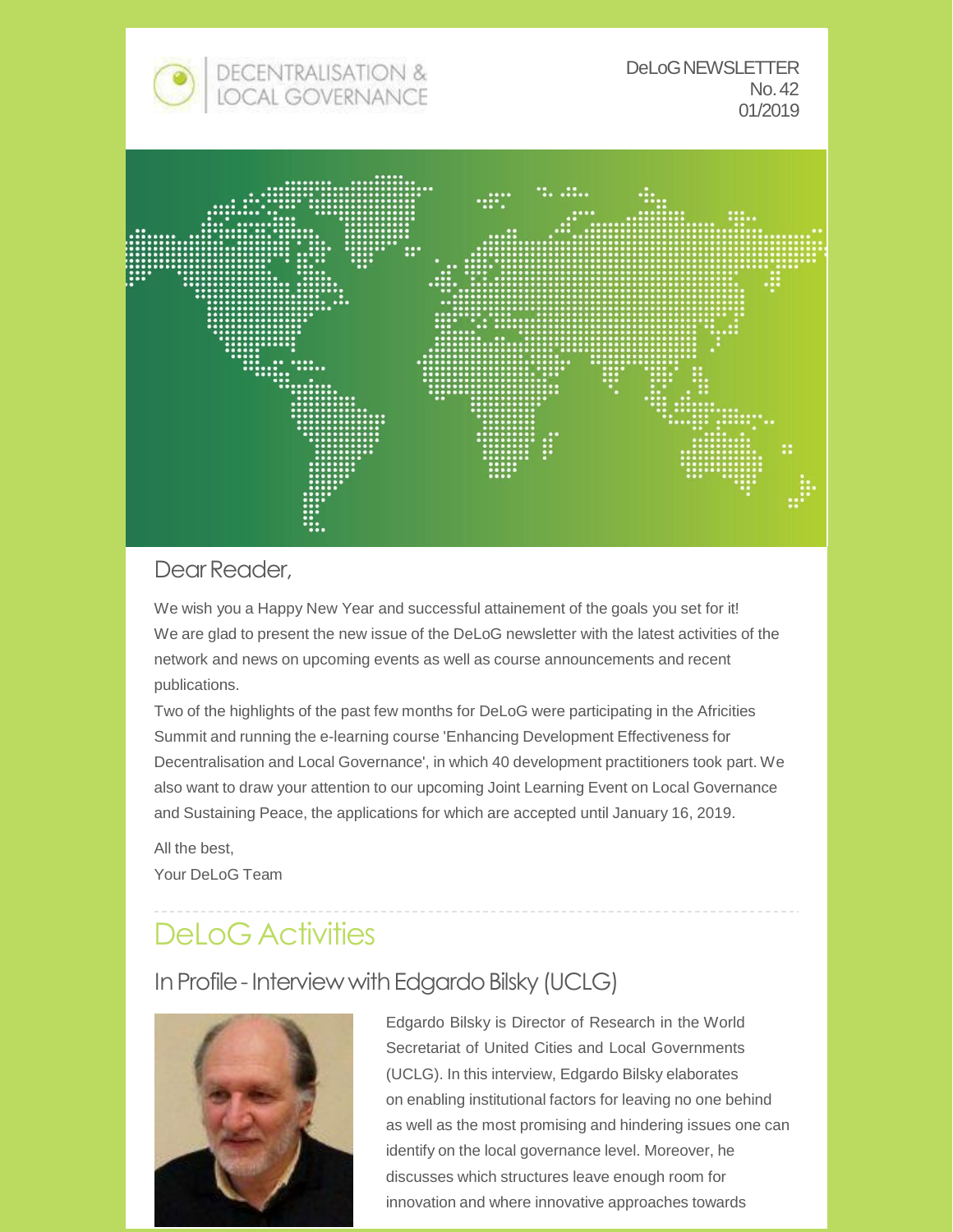sustainability on the local and regional level come from. Edgardo also sheds light on how the contribution of local and regional governments has been changing over the recent years regarding 'localising the SDGs'. Additionally, the readers can learn more on the World Observatory on Subnational Finance and Investment. Finally, Edgardo provides an overview of the goals UCLG sets for 2019.

## The DeLoG Network Ensures that 'No One is Left Behind' in **Marrakesh**



In late November, the 8<sup>th</sup> edition of the Africities summit took place. 8300 participants gathered in Marrakesh, Morocco, to discuss 'The Transition to Sustainable Cities and Territories, The Role of Local and Sub-National Governments of Africa'. Within the framework of Africities, the Secretariat of the Development Partners Network on Decentralisation and Local Governance (DeLoG), together with United Cities and Local Governments, organised a

session on the topic 'Leave No One Behind – by localising the 2030 Agenda'.

## Joint Larning Event on Local Governance and Sustaining Peace



When: 12-15 March 2019 Where: Brussels, Belgium DeLoG's next Joint Learning Event on Local Governance and Sustaining Peace will take place on March 12-15,

2019 in Brussels. It is organised under the lead of UNDP, UNICEF and SDC and hosted by Enabel. The learning event will provide insights on the nexus between local governance and sustaining peace in fragile and conflict-affected settings. The course will be divided into three main topics: the nexus between local governance and sustaining peace, the localisation of service delivery and its impact on state legitimacy; and the relationship between local governance and social cohesion. The topic of local economic development will be integrated as well. The target group is staff (headquarters and practitioners in the field) from DeLoG member organisations who work in the context of local governance and sustaining peace in fragile and conflict-affected settings. The number of participants is limited to 30. Registration is open on the DeLoG Website from until January 16, 2019.

Tutored E-learning Course on 'Enhancing Development EffectivenessforDecentralisationandLocalGovernance'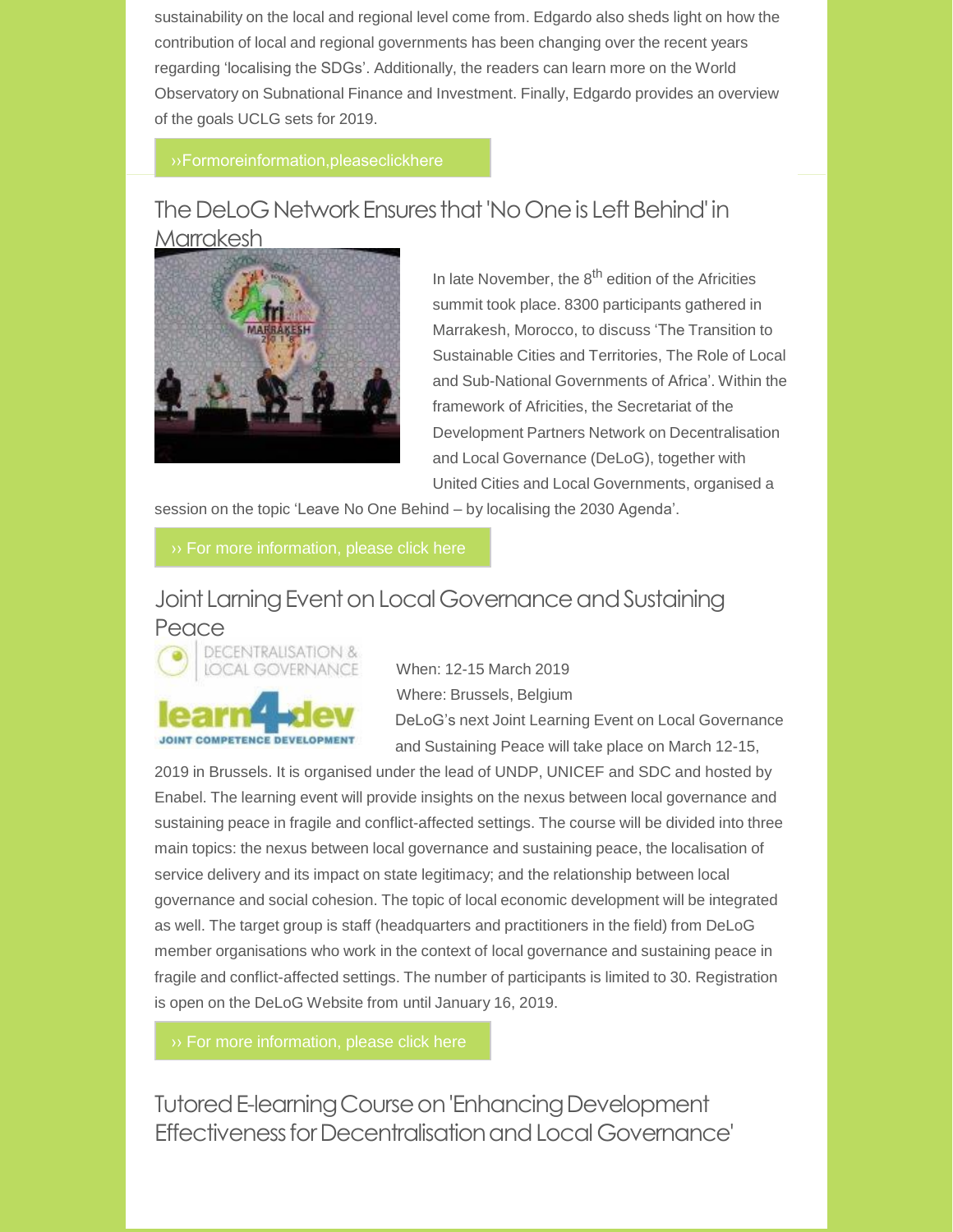

DeLoG's e-learning course on Enhancing Development Effectiveness for Decentralisation and Local Governance took place from October 1 to December 3, 2018. During the e-learning course two webinars were conducted that addressed 'Decentralisation & Local Governance in fragile and conflict-affected settings' as well as 'Localising the SDGs'. The recordings of the webinars are available on our website. Because of the high interest in this

course, we plan to offer it again in 2019. Further information on the upcoming course will be published on the DeLoG website.

# News from Our Members and Partners

Second Steering Committee of the World Observatory on Subnational Government Finance and Investment

On 17 December 2018, UCLG co-chaired with the OECD the 2nd Steering Committee of the World Observatory on Subnational Government Finance and Investment. The co-founders and the co-chairs of the Observatory welcomed the DeLoG Network and the Council of Europe's Development Bank as parties of the initiative.



The Observatory is now able to cover up to 130 countries, with an improved level of analysis on subnational tiers of governments and their diverse role and functioning. The partners committed to the next steps, finalising the harmonisation of country profiles, developing the first report of the Observatory, creating a website to facilitate access to data, and preparing the International Conference of the World Observatory on Subnational Government Finance and Investment, to be held on June 17, 2019, in Paris.

## Venice City Solutions 2018 - Financing the SDGs at Local Level



This first edition of the "Venice City Solutions – Financing the SDGs at Local Level" aimed to explore how to make SDGs a reality for all starting from the local level. On November 16-17, 2018, it brought together over 100 representatives of central governments, local and regional government associations, mayors, governors and

development partners to identify existing experiences, gathering data and providing solutions to the challenge of how to finance the implementation of the SDGs at local level. The final report touches upon the key points of the discussions and provides recommendations.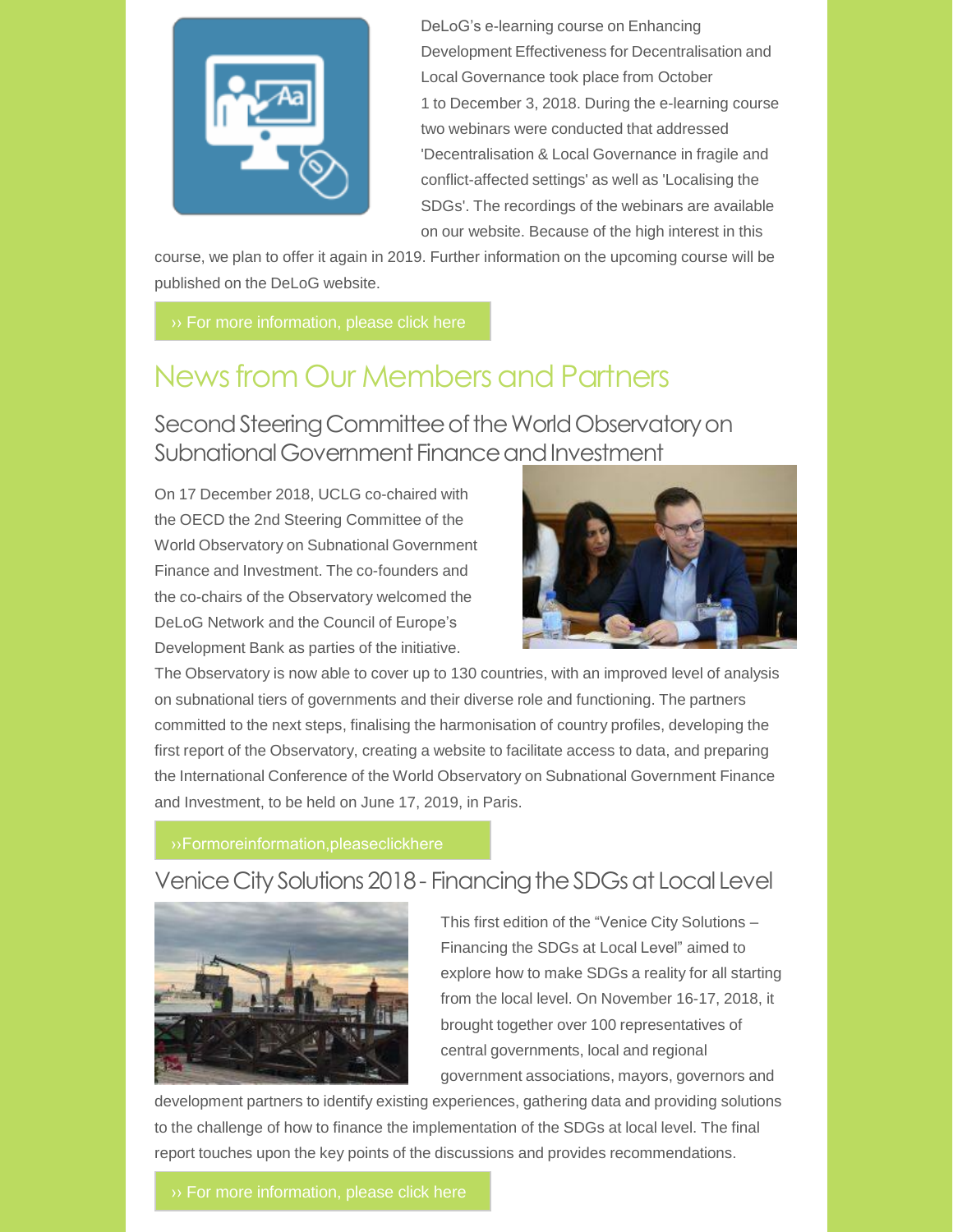## The World Forum on Urban Violence Calls On Cities to Grow Into Their Role As Peacekeepers

The second edition of the World Forum on Urban Violence and Education for Coexistence and Peace was held in Madrid. United Cities and Local Governments was part of the organising committee of the event, which gathered over 5000 participants from which around 400 were local and regional government



officials from more than 35 different countries. The outcome document of the forum, the **Commitment to the Agenda of Cities for Coexistence and Peace**, expanded upon the line of work that had been opened during the first forum, which explored the links between SDGs 11 and 16: between building sustainable, resilient cities, and promoting peaceful and inclusive societies.

## UCLG Council Meeting 2018: Sharing Regional Insights in Global Platform



On November 5-8 2018, UCLG ASPAC attended the UCLG World Council and the second edition of the World Forum on Urban Violence and Education for Coexistence and Peace, held in Madrid, Spain. The event was a global gathering of local leaders, international organisations, academics, NGOs and civil society networks, who participated in a joint process of debate, reflection and

construction of common solutions that foster urban environments capable of eliminating all expressions of violence. It also provided a unique opportunity for UCLG members to share successful efforts in achieving the global agendas and consolidating the message of peace and coexistence at the international level.

## Local Councils at the Center of the Response to the Refugee CrisisinCameroon

The article by the World Bank evaluates how to help local councils in Cameroon play a more proactive role in the management of the refugee crises. As the situation becomes protracted, local councils in Cameroon are overstretched and do not have the capacities to meet the needs of both host communities and refugees, partially due to the lack of coordination of refugee camp managers.

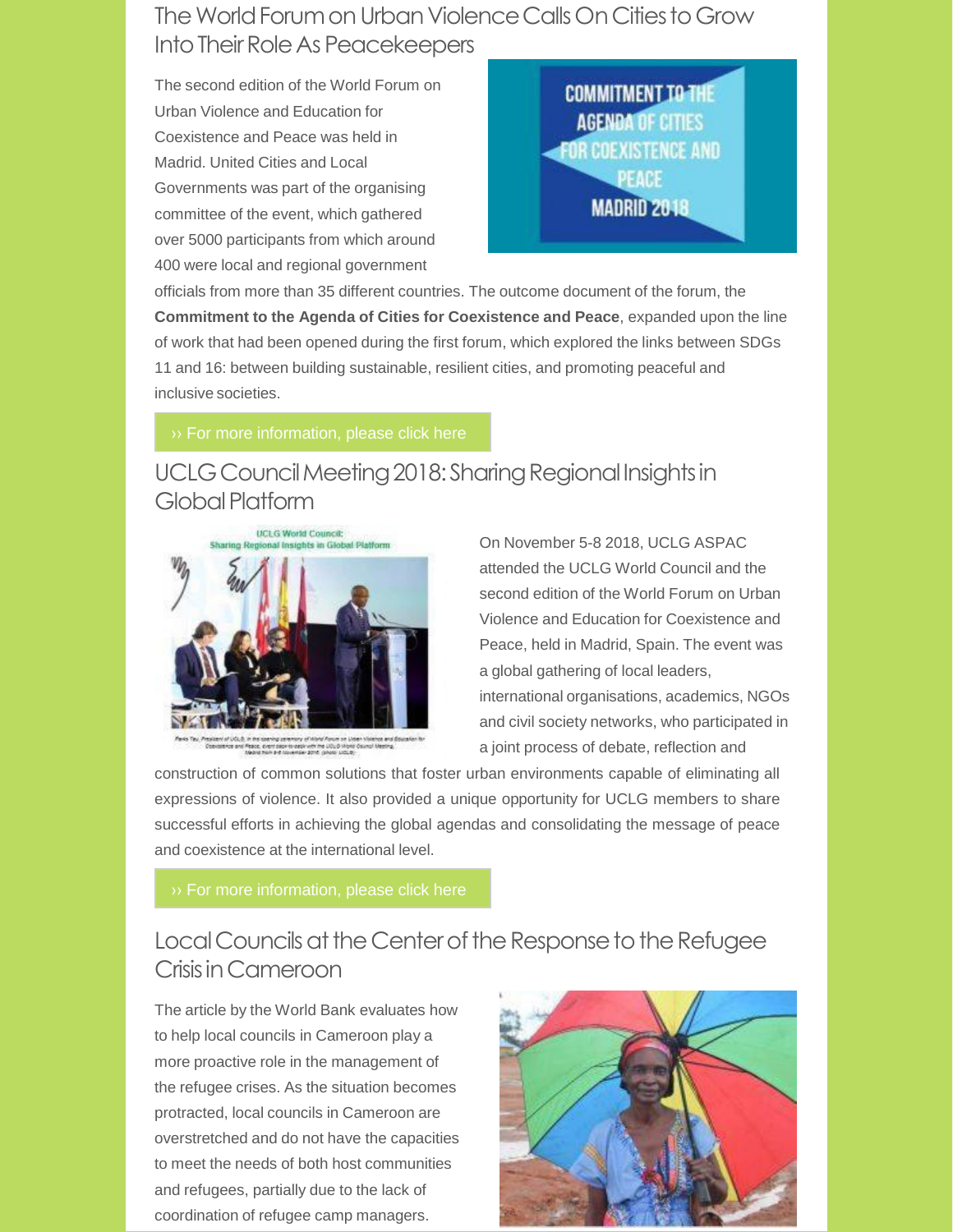Local authorities are being empowered, but hurdles remain with regards to the full transfer of financial resources and the availability of qualified human resources needed to allow local governments to fulfill their functions.

Realizing Tunisia's Arab Spring Aspirations: Celebrating More Accountable and Better Performing Municipal Governments

This article highlights the practical consequences of decentralisation in Tunisia. Since 2015, the people and Government of Tunisia have introduced reforms to increase the autonomy, transparency, accountability and efficiency of municipalities, with the support of the



World Bank through the Urban Development and Local Governance Program for Results and the Moussanada Multi-Donor Trust Fund financed by the European Union and Swiss Cooperation. Since 2015, Tunisian municipalities have been accorded greater autonomy in planning their own investments through a new system of unconditional performance-based grants, and one can already witness particular positive changes.

# Additional News

## You Need Local Data

According to the International Institute for Sustainable Development (IISD), there are increasing calls for urban and rural communities to access and use local-level data for informed decision making, planning, accountability and mobilisation. The article brings up examples of civil society organisations calling for greater access to local-level environmental data and organisations



amplifying the call for localised data to track progress on the SDGs. IISD's Peg Community Indicator System curates over 60 indicators to measure community well-being and sustainability related to the seven themes of the built and natural environments, health, basic needs, economy, governance and social vitality and education.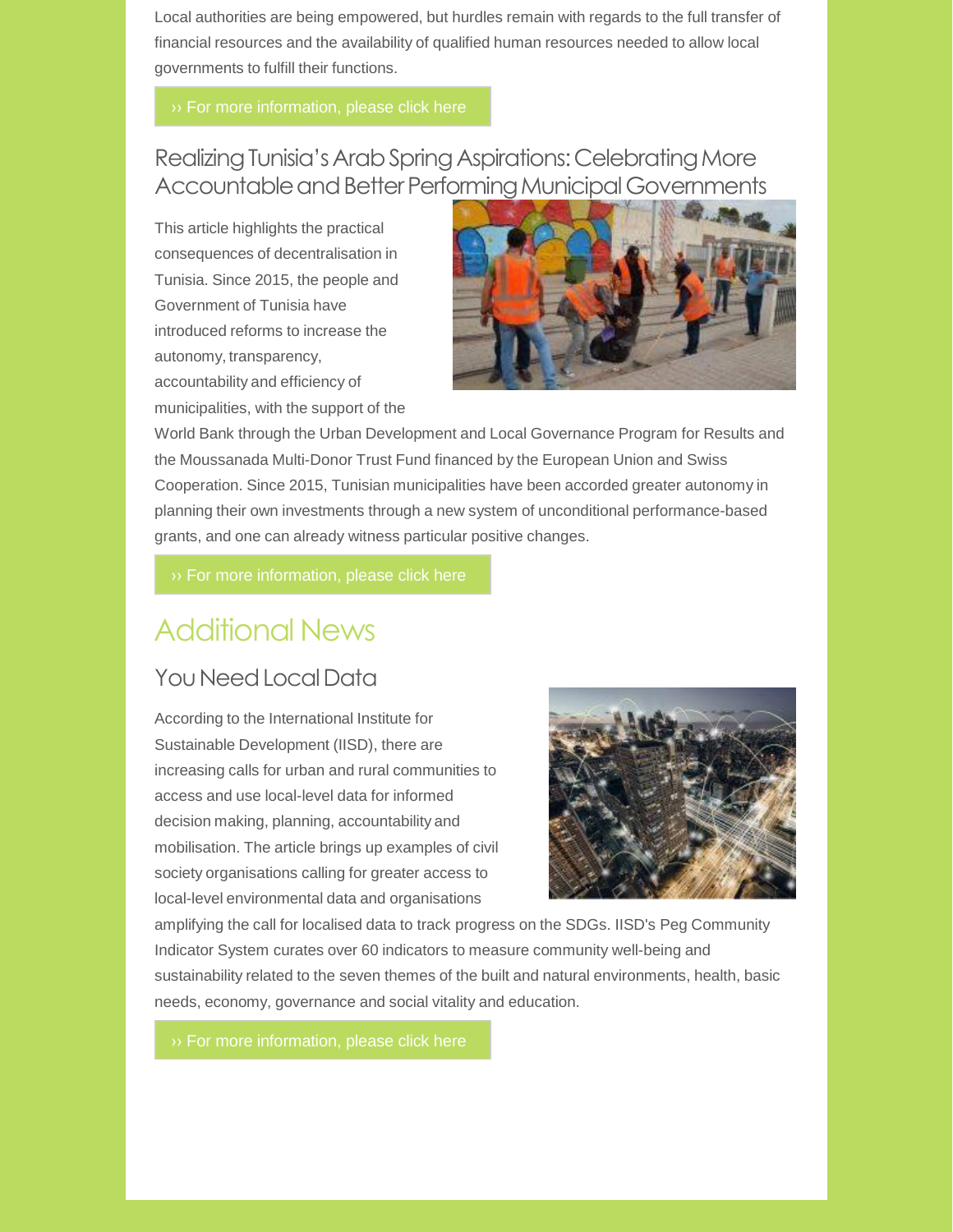## Second Annual Meeting of the Malaga Coalition on Municipal Investment Finance

When: 7-8 March 2019 Where: Malaga, Spain The main purpose of the meeting is to advocate for a global financial ecosystem that works for municipal and local governments and that brings the necessary Second Annual Meeting of the Malaga Coalition on Municipal **Investment Finance** 



resources to local and regional governments to accelerate implementation of Agenda 2030. This second meeting will assess challenges and opportunities for local and regional governments to gain access to capital in local and international capital markets. Partners will also debate concrete actions and initiatives to expand financial tools and capital available for local governments to bridge their financing gaps in achieving the SDGs. The Malaga meeting will bring together finance ministers, mayors, development and commercial banks, international organizations, NGOs and development agencies.

# Day of Cities



When: 8 April 2019 Where: Geneva, Switzerland

The Day of Cities will bring together mayors, urban managers and other key municipal practitioners for an exchange of views and knowledge sharing of good practices and successful planning strategies. In two roundtables, participants will discuss approaches on how to create smart sustainable cities, focusing on ways to improve the quality of life of people and on improving efficiency of urban operations, services and competitiveness. The Day of Cities precedes the 68th meeting of the UNECE Commission, which will be held on 9- 10 April 2019 at the Palais des Nations in Geneva, Switzerland.

## Europe for Her



When: 21 January 2019 Where: Brussels, Belgium

Women remain underrepresented in local decision-making across the EU. This leads to a lack of awareness of genderrelated issues and thus to a lack of action to address the obstacles that adversely impact women in their daily lives. As a step for change, the European Committee of the Regions (CoR)

will bring together a number of locally elected representatives, local leaders and experts, in order to exchange best practices and stir new ideas on how women can be empowered at local level in both politics and society. The aim is to present a set of policy recommendations to the 350 locally elected members of the CoR during the plenary session of February 2019.

›› For more [information,](https://cor.europa.eu/en/events/Pages/europe-for-her.aspx) please click here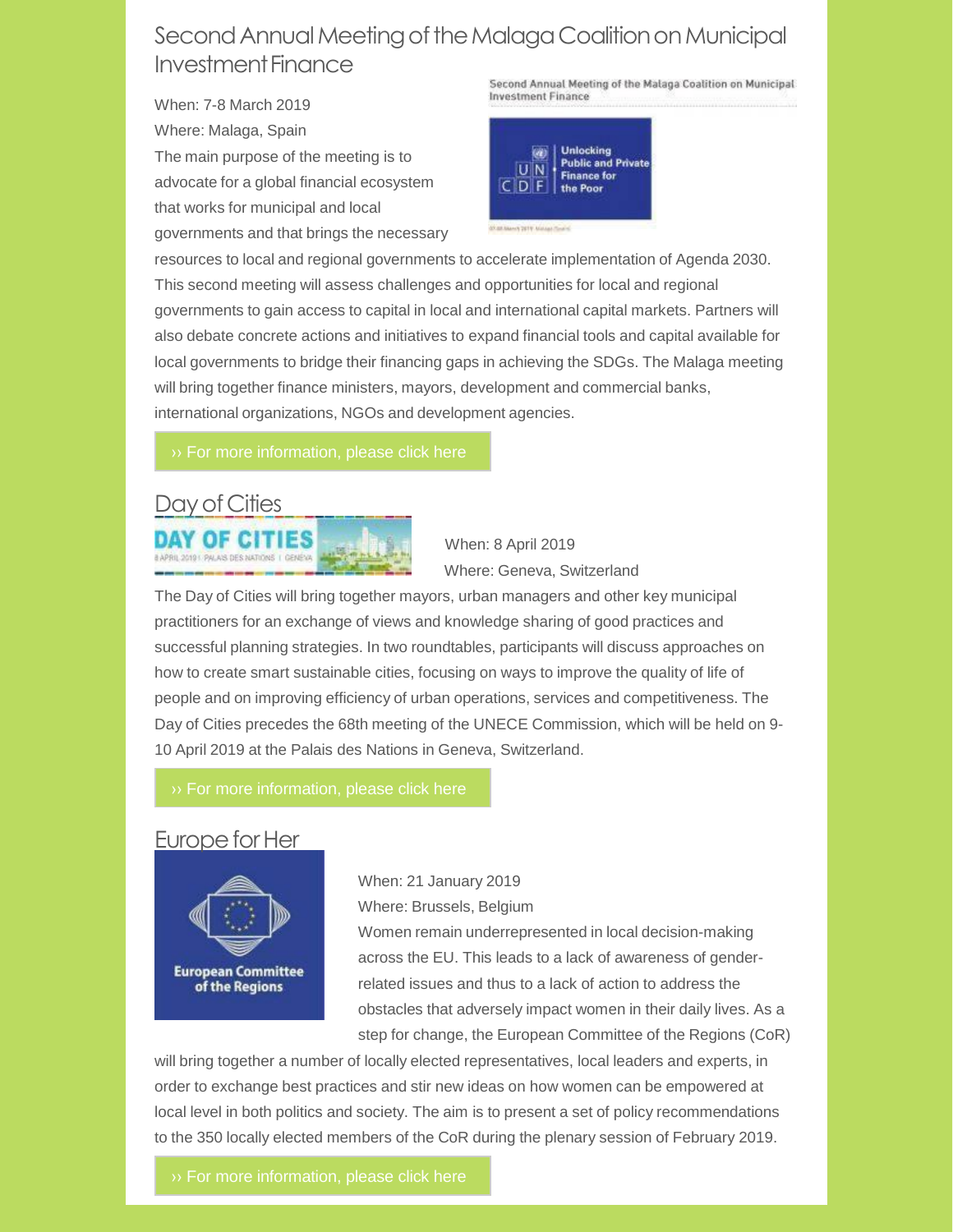## THINK EUROPE: Commitment 2030



When: 16-18 January 2019 Where: Soria, Spain The city of Soria will once again be at the center of

European politics on January 16th, 17th and 18th. This edition will focus on the role of intermediary cities. The event will consist of presentations, panel discussions and roundtables on the following topics: Multilevel dialogues on sustainable development strategies; Intermediary cities and implementation mechanisms; Multilevel articulation of the 2030 Agenda in Europe; Global governance for the achievement of the Sustainable Development Goals and others; Nexus between the urban and the rural; Urban space planning and management.

## 8th European Summit of Regions and Cities

When: 14-15 March 2019

Where: Bucharest, Romania

The 8th European Summit of Regions and Cities, to be held in Bucharest, will gather EU, national, local and regional leaders from across Europe to discuss the future of the European Union and



how to involve the citizens more effectively in the European project through local and regional authorities.The summit will be co-organised by the European Committee of the Regions, the Romanian presidency of the Council of the European Union, and the Association of Municipalities of Romania. During the event, a declaration by local and regional leaders on the future of Europe will be adopted in order to share their voice ahead of the European elections and the next term of office of the EU institutions.

 $\rightarrow$  For more [information,](https://cor.europa.eu/en/events/Pages/summits.aspx) please click here

## Global Festival of Action for Sustainable Development

### When: 2-4 May 2019

Where: Bonn, Germany The Global Festival of Action for Sustainable Development is a groundbreaking event, positioned to gather and inspire SDGs campaigners and multi-



stakeholder partners to scale up and broaden the global movement to take action for the SDGs. The Festival provides a dynamic and interactive space to showcase the latest innovations, tools and approaches to SDG advocacy and SDG action. It brings together leaders from governments, local authorities, international organisations, civil society, activists, young advocates, the creative industry and the private sector – to scale up the impact of their work and strategise joint actions, whilst motivating new organisations and individuals to join the movement and take action for the SDGs.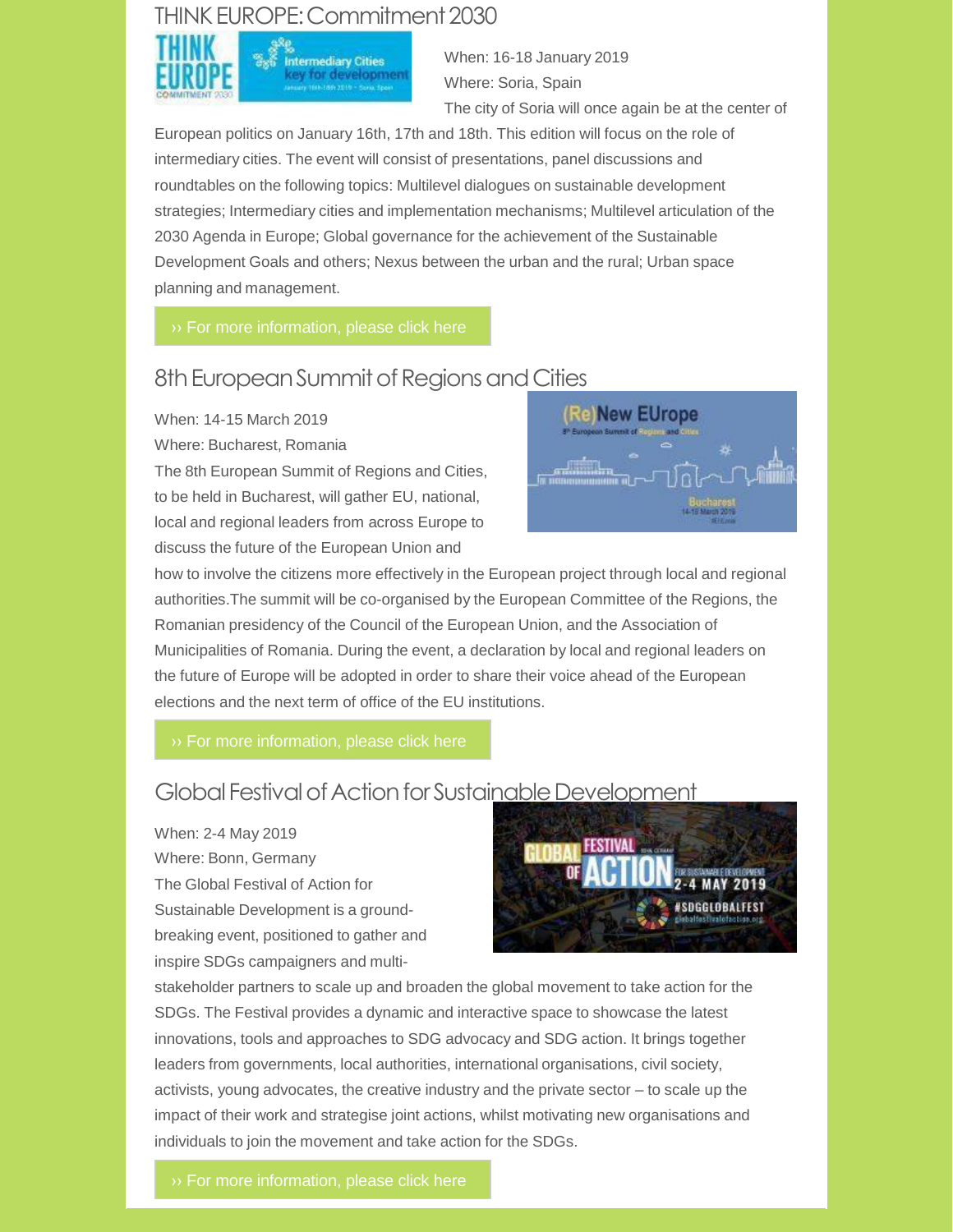## *<u>Courses</u>*



**UNITED NATIONS SYSTEM STAFF COLLEGE** 

UN System Staff College Swiss Peace

›› Decentralized Governance and [Peacebuilding](https://www.unssc.org/courses/decentralized-governance-and-peacebuilding-march/)

Date: 25 March - 19 April 2019 Apply by: 18 March 2019 Place: Online

### ›› UN Summer [Academy](https://www.unssc.org/courses/un-summer-academy-0/)

Date: 26-30 August 2019 Apply by: 12 August 2019 Place: Bonn, Germany



## The Hague Academy

### ›› Migration and Local [Governance](https://thehagueacademy.com/blog/2018/04/migration-local-governance/)

Date: 4-8 March 2019 Apply by: 21 January 2019 Place: The Hague, Netherlands

## ›› [Inclusive](https://thehagueacademy.com/blog/2018/04/inclusive-service-delivery-the-sdgs/) Local Service Delivery and the SDGs

Date: 18-29 March 2019 Apply by: 1 February 2019 Place: The Hague, Netherlands

## ›› Summer Course: [Decentralisation](https://thehagueacademy.com/blog/2017/03/summercourse-sustainable-development-goals-2018/) and the SDGs

Date: 1-5 July 2019 Apply by: 17 May 2019 Place: The Hague, Netherlands

›› Mediation & [Peacemaking](https://www.swisspeace.ch/continuing-education/postgraduate-courses/mediation-peacemaking-course) Course

Date: 1-2 March 2019 Apply by: 14 January 2019 Place: Basel, Switzerland

›› Gender, Conflict & [Peacebuilding](https://www.swisspeace.ch/assets/courses/flyers/9437c930c5/Flyer_gender.pdf) Course

Date: 5-6 April 2019 Apply by: 31 January 2019 Place: Basel, Switzerland



## International Training Centre  $(ILO)$

›› Decent Work and the 2030 Agenda for Sustainable [Development:](https://www.ilo.org/global/topics/green-jobs/events-training/WCMS_625840/lang--en/index.htm) How to achieve the Sustainable Development Goals through decent work

Date: 8-12 April 2019 Apply by: 8 April 2019 Place: Turin, Italy

### ›› [Governing](https://www.itcilo.org/courses/governing-migration-local-level) Migration at Local Level

Date: 4-8 November 2019 Apply by: 4 November 2019 Place: Turin, Italy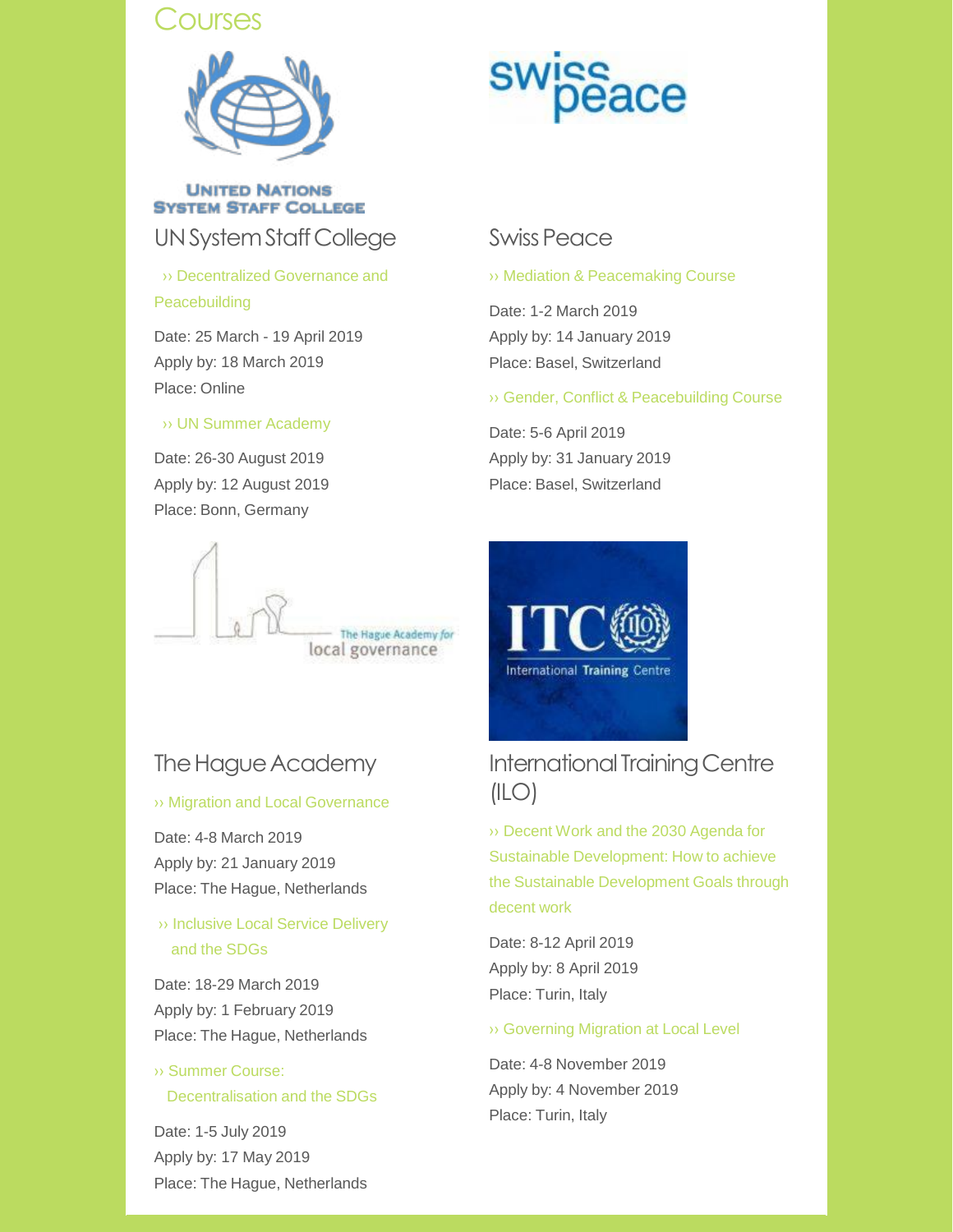# **Studies and Publications** Local Governance and Decentralisation

Assessing the Institutional Environment of Local Governments in Africa



### **UCLG Africa and Cities Alliance, 2018**

The 2018 edition covers 53 African countries, with the exclusion of Libya. It considers the original ten criteria for assessing the institutional environment of local authorities covered in the 2012 and 2015 editions and adds two new ones that align with the 2030 Agenda for Sustainable Development and the Paris Agreement. The two new criteria address the institutional

environment put in place for women's participation in political life and governance of local communities, and the institutional environment created for the participation and contribution of local communities in the fight against climate change.

## Federalism and Decentralization in Germany



### **GIZ, 2018**

This study reviews the development of Germany's decentralisation system. Moreover, key principles and features of today's German federalism as well as recent reforms are presented. The focus is laid on implications for German development cooperation. Examples from lessons learned in Bolivia, Ukraine, Pakistan and Zambia illustrate applicability and possible transferability.

## Multi-Level Climate Governance Supporting Local Action



**GIZ, 2018**

The study analyses how different instruments for multi-level climate governance can support the realisation of local climate mitigation and adaptation potentials. The paper distinguishes between multi-level climate governance frameworks, i.e. the overarching governance system within which different levels of government interact in a country, and multilevel climate governance instruments, i.e. the specific platforms, initiatives, funding mechanisms, and action plans that are implemented to support climate action at the local

level. South Africa, Brazil, India and Colombia are presented as country case studies.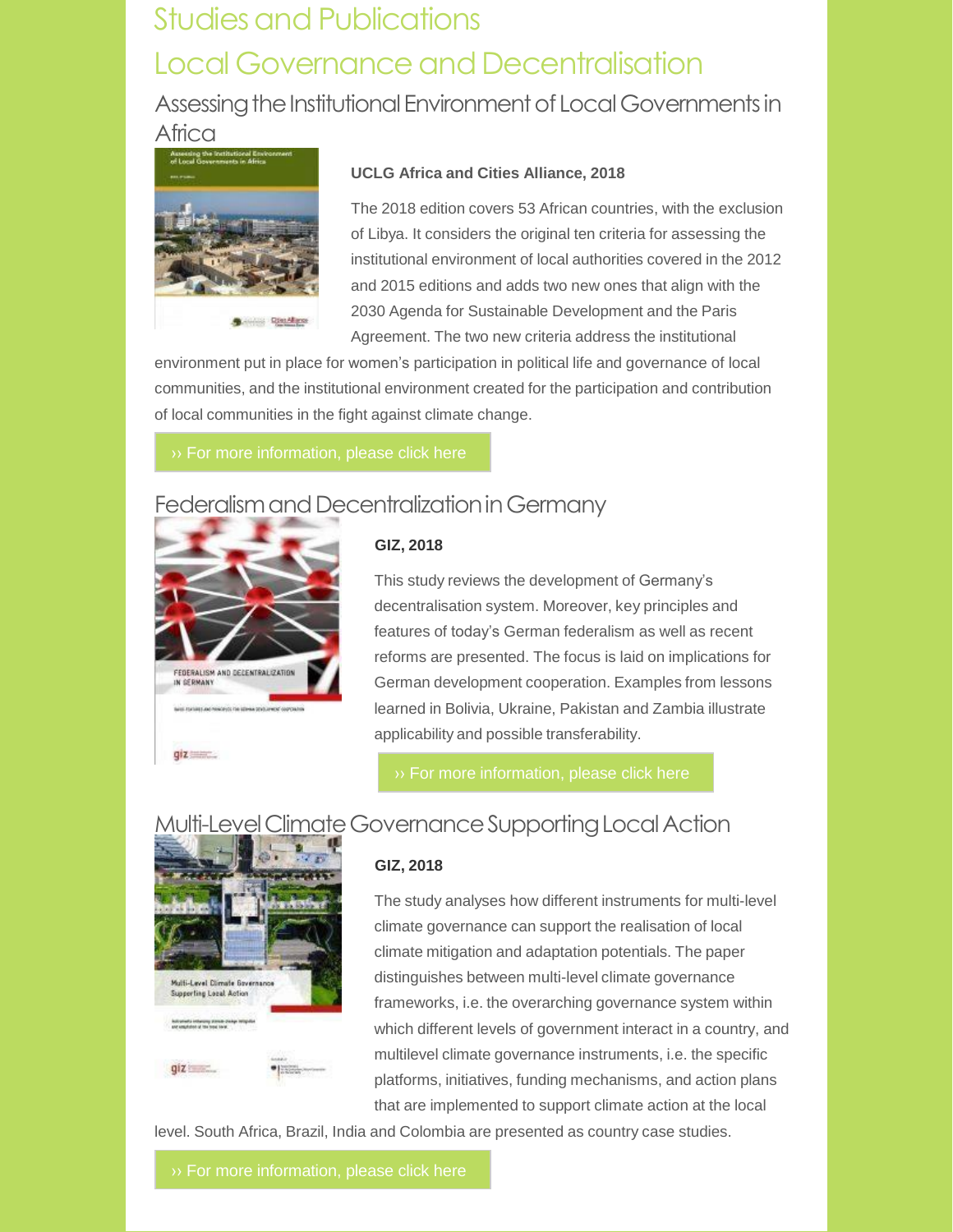# Fragility • Post-conflict settings • Migration

## Working Together for Local Integration of Migrants and RefugeesinGothenburg



### **OECD, 2018**

Migration is not a new phenomenon in Gothenburg, with nearly 41.7% of migrant residents having arrived more than 10 years ago. The Gothenburg municipality has a significant track record in managing the impact of migration on local demand for work, housing, goods and services, cultural and linguistic diversity, and other parts of daily life. This report presents the way Gothenburg municipality and its state and non-state partners are addressing migrant integration

issues and opportunities. It compiles data and qualitative evidence on how local integration efforts are designed and implemented within a multi-level governance framework.

# Fiscal Decentralisation ● Local Finance

Tax Reform for Low Income Countries: Five Ideas for Simplifying Tax Systems to Fit Local Realities



### **The International Centre for Tax and Development, 2018**

The summary brief focuses on a subset of possibilities for reform linked by a common unifying idea: simplification. Rather than repeating the familiar story about the need to increase administrative capacity to improve tax collection, it highlights simplification to better align revenue collection practices with the reality of limited tax administration capacity in many lowincome countries. The brief views with criticism the value of elaborate procedures, so-called best practice, and the latest

technology. Instead, the authors look for practices and procedures that are easy to implement and 'good enough' in terms of revenue collection and equity.

## Subnational Public-Private Partnerships



**OW OECD** 

### **OECD, 2018**

This report focuses on the challenges of governing infrastructure investment and public-private partnerships (PPPs) at the subnational level. In a tight fiscal environment, it is critical to diversify sources of financing for infrastructure investment and PPPs represent an alternative to traditional government procurement with the potential to improve value for money. However, PPPs are complex and sometimes risky arrangements that require capacity that is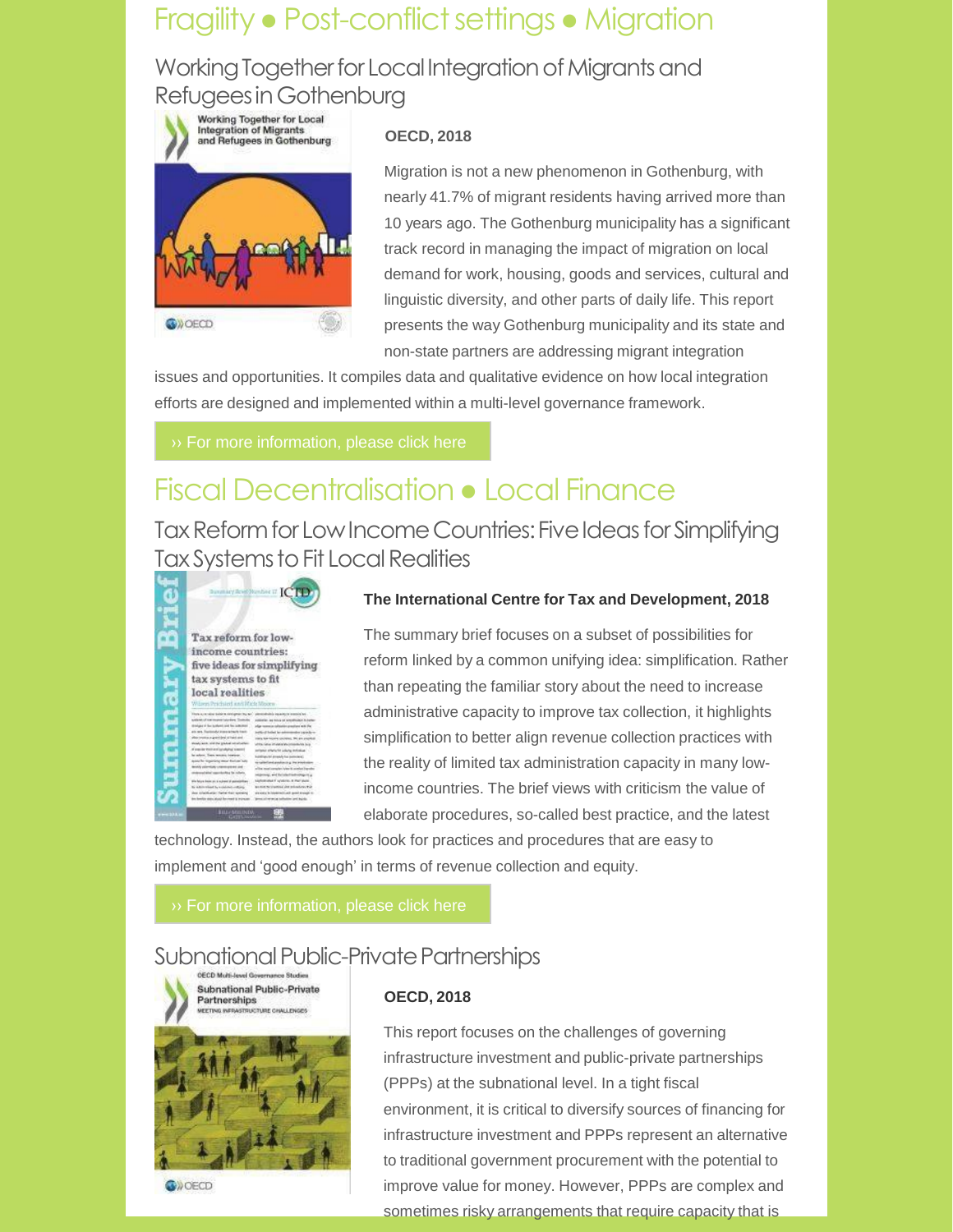not always readily available in government, in particular at the subnational level. This report examines the challenges of using PPPs at the subnational level and ways to address them. It does so by focusing on three case studies: subnational PPPs in France, local Private Finance Initiative (PFI) projects in the United Kingdom, and PPPs in Virginia, United States.

›› For more [information,](https://www.oecd-ilibrary.org/docserver/9789264304864-en.pdf?expires=1576504640&id=id&accname=ocid56027132&checksum=1999656D0AE3E4516762D3183A63FE2B) please click here

## How Local Authorities Can Exploit the Potential for Effective Property Taxes: A Case Study of Harare



### **The International Centre for Tax and Development, 2018**

This paper explores administrative challenges that developing countries face in property tax administration. It is in the public interest and the interest of all governments to support the activities of local authorities on revenue collection. The author identified that the main source of revenue for the City of Harare is property tax. Property tax has the potential to perform better given the boom in urban population. Despite the potential of property tax, it has not

been able to generate more revenue because local authorities lack capacity and face a number of challenges. This paper argues that, in addition to solutions intended to resolve the usual technical and political difficulties associated with property taxation, it is crucial for Harare to improve systems for property taxation.

 $\rightarrow$  For more [information,](https://opendocs.ids.ac.uk/opendocs/bitstream/handle/20.500.12413/14087/ATAP4.pdf?sequence=1&isAllowed=y) please click here

# 2030 Agenda • Localising the SDGs

Making Local Governance Inclusive for the 'Leave No One Behind'Agenda

### **SDC-IDS Collaboration on Poverty, Politics and Participatory Methodology, 2018**

The briefing note focuses on the impact of decentralised local governments on marginalised people. The inclusiveness of the 'leave no one behind' principle is central. Therefore, good data and information quality is necessary. Decentralisation supports mitigating inequality across population groups and regions. Entry points for more inclusiveness might be quotas for marginalised populations and more effective accountability relationships.

# **Briefing**

**Making Local Governance** Inclusive for the 'Leave No One Behind' Agenda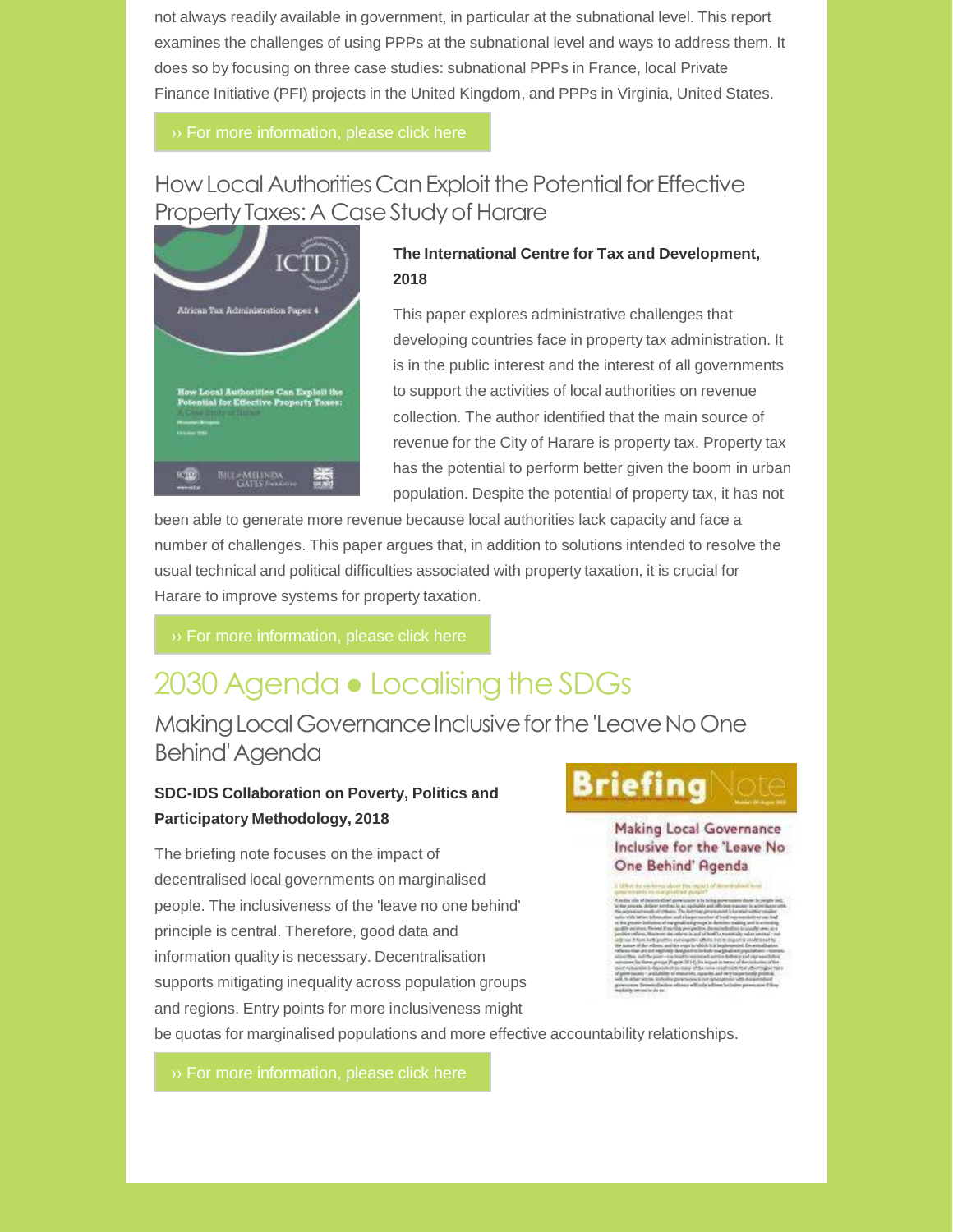Leave No One Behind: How Are Development Assistance Committee Members Answering the Pledge of the 2030 Agenda for Sustainable Development?

### **OECD, 2018**

This working paper presents and analyses the findings of a survey circulated to members of the OECD's Development Assistance Committee (DAC) between April and May 2018. The survey investigated the level and extent of commitment to leave no one behind in development co-operation policies, strategies and programming. It also gathered views and evidence from DAC members about the comparative advantage, opportunities, challenges and strategies for



answering this pledge of the 2030 Agenda for Sustainable Development.

## Global Outlook on Financing for Sustainable Development 2019 (Book)

### **OECD, 2018**

The financing for sustainable development gap is growing. While needs continue to increase, resources available to developing countries have been constrained and in some cases even declining. New financial instruments and interactions have yet to mobilise much-needed new resources in sufficient volumes. To fulfil the commitments of the 2030 Agenda, the international community needs to



**O**>>OECD

maximise the development footprint of existing and future resources, thereby "shifting the trillions" towards the SDGs. This report charts a forward path for the changes required in measurement, policies, and operations to achieve these ambitious objectives.

## The 2030 Agenda - An Unprecedented Statistical Challenge

### **Friedrich Ebert Stiftung, 2018**

Although the 2030 Agenda's goals were agreed by all UN Member States, the process of selecting the performance indicators was effectively delegated to the global statistical community, which means that statisticians are defining the

meaning of the 2030 Agenda targets and will thus be the ones to determine whether the Agenda is ultimately pronounced a success, a failure or something in-between. This paper offers insights into the unprecedented statistical challenge to the 2030 Agenda targets presented by this measurement framework and possible unintended consequences for countries, their statistical systems and the broader information ecosystem.

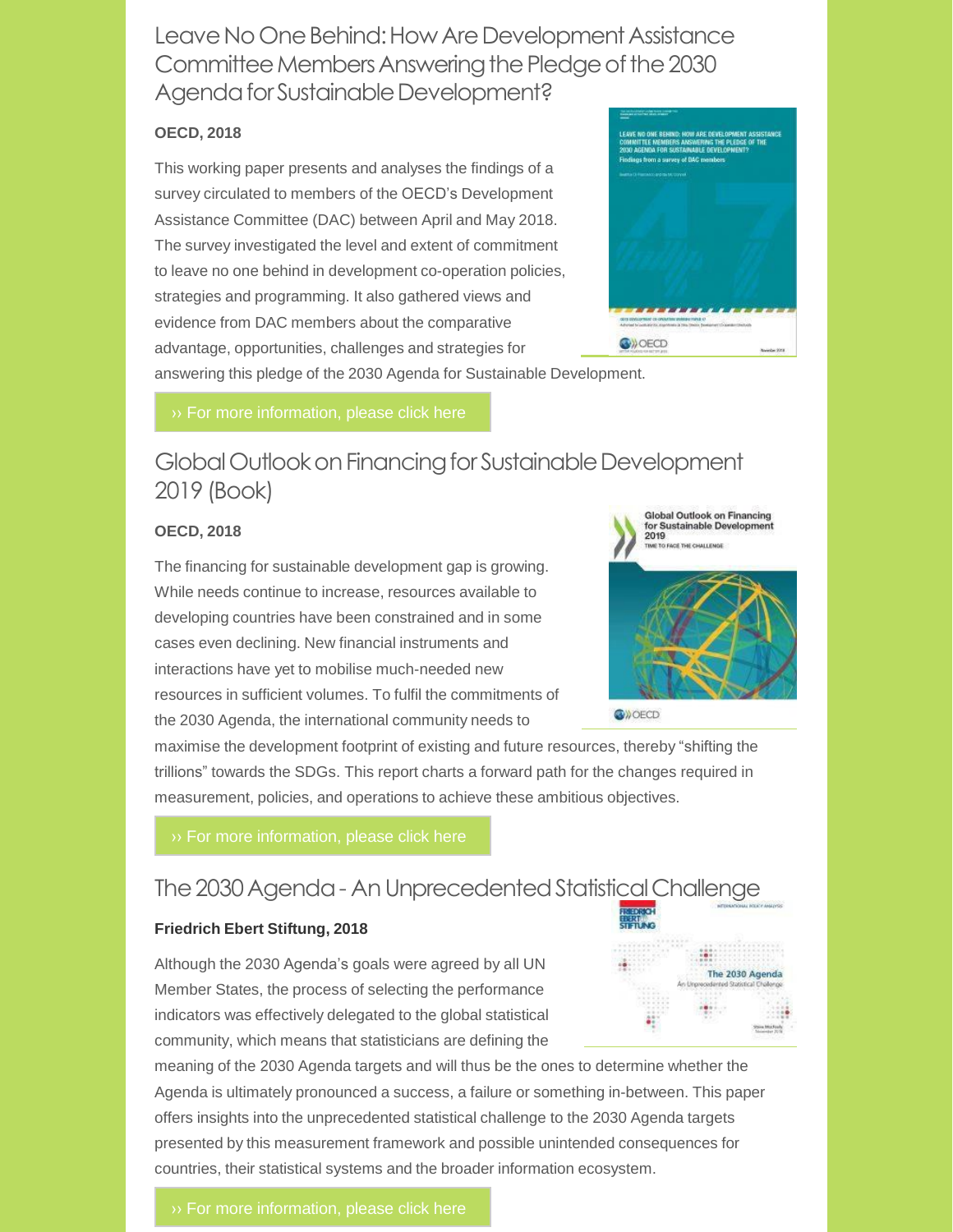## Development Co-operation Report 2018: Joining Forces to Leave No One Behind



**OW** OECD

### **OECD, 2018**

Governments and stakeholders negotiating the 2030 Agenda backed the ambition of leaving no one behind, an ambition increasingly referred to in development policies, international agendas and civil society advocacy. Policy makers, civil society and business are asking for more clarity on how to ensure that no one is left behind in practice. Informed by the latest evidence on what it means to be left behind, this report adopts a wide range of

perspectives and draws lessons from policies, practices and partnerships that work. The report proposes a holistic and innovative framework to shape and guide development cooperation policies and tools that are fit for the purpose of leaving no one behind.

## Decentralised Cooperation to Achieve The 2030 Agenda



### **CPMR & PLATFORMA, 2018**

Development cooperation no longer lies only in the hands of public authorities. While non-governmental organisations might be the most traditional counterpart of governments in international aid and development cooperation in many countries, they are experiencing the rise of other players. The authors explain with concrete examples and case studies how local and regional governments strive towards leading this new era of development cooperation. The objectives of this study are to reinforce the new and

innovative landscape and alliances for decentralised cooperation, taking into account the context of the 2030 Agenda and the EU answer to the territorial dimension.

## Global Goals for Local Priorities: the 2030 Agenda at Local Level

### **Nordregio, 2018**

This report identifies 27 Nordic local authorities that are "first movers" in working with the 2030 Agenda and describes their priorities and activities. It also highlights challenges and success factors in working with the SDGs. The aim of this report is to provide local authorities with ideas on how to implement the 2030 Agenda and to inform experts and policy makers at national and regional levels on how to support the municipalities in their work.



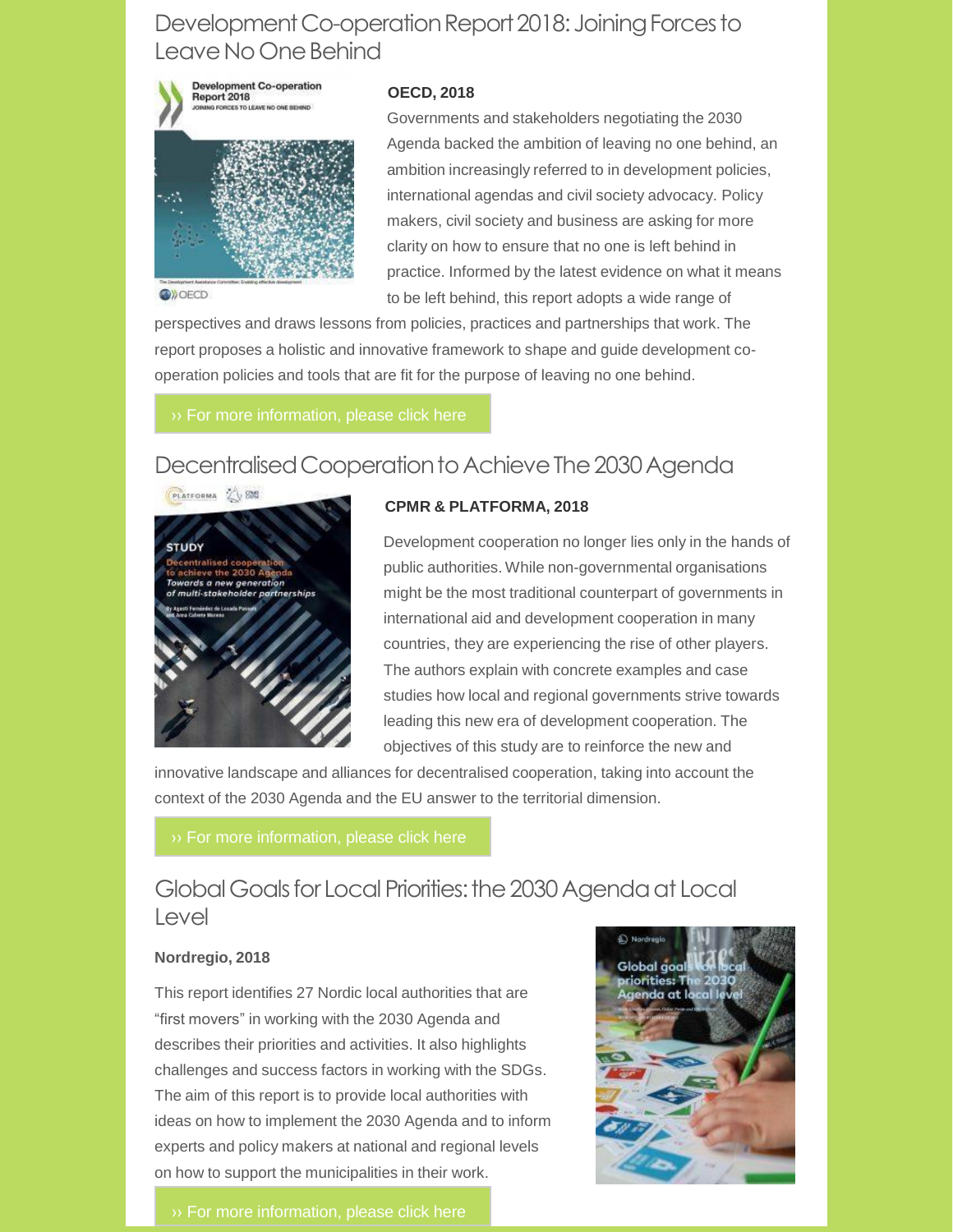## A Toolbox for Local Governments to Implement SDG 5 on **Gender Equality**



### **Swedish International Centre for Local Democracy, 2018**

This policy brief summarises the findings from the ICLD's investigation into SDG 5, and the efforts to turn this global goal into local policies and practice in Bosnia-Herzegovina (BiH). It offers a toolbox for local governments to implement SDG 5 on gender equality. The brief argues that gender sensitive policies and gender equality are key elements of democratic governance, necessary for stable development and security in any community. The toolbox developed in this report provides knowledge,

strategies and inspiration on how to operationalise gender equality at the local level.

# Urban & Territorial Governance

## Implementing the Commitment to 'Leaving No One Behind' in **Cities**

### **Paula Lucci, ODI, 2018**

This background paper explores what is new about the principle of leaving no one behind, and how local and national governments can act to ensure national progress towards achieving the SDGs. Cities play a crucial role in the implementation of the 2030 Agenda and its commitment to leave no one behind. They concentrate large proportions of the population and are sites of deep inequalities. Local urban stakeholders have responsibilities related to the



delivery of many of the agenda's goals. Moreover, in many developing countries in Africa and Asia, urban areas are growing rapidly, with large sections of the population living in informality. Unless this process is managed in an inclusive way and basic services are provided for the most vulnerable populations, they are likely to be left even further behind.

›› For more [information,](https://www.odi.org/publications/11255-implementing-commitment-leaving-no-one-behind-cities-what-it-means-practice) please click here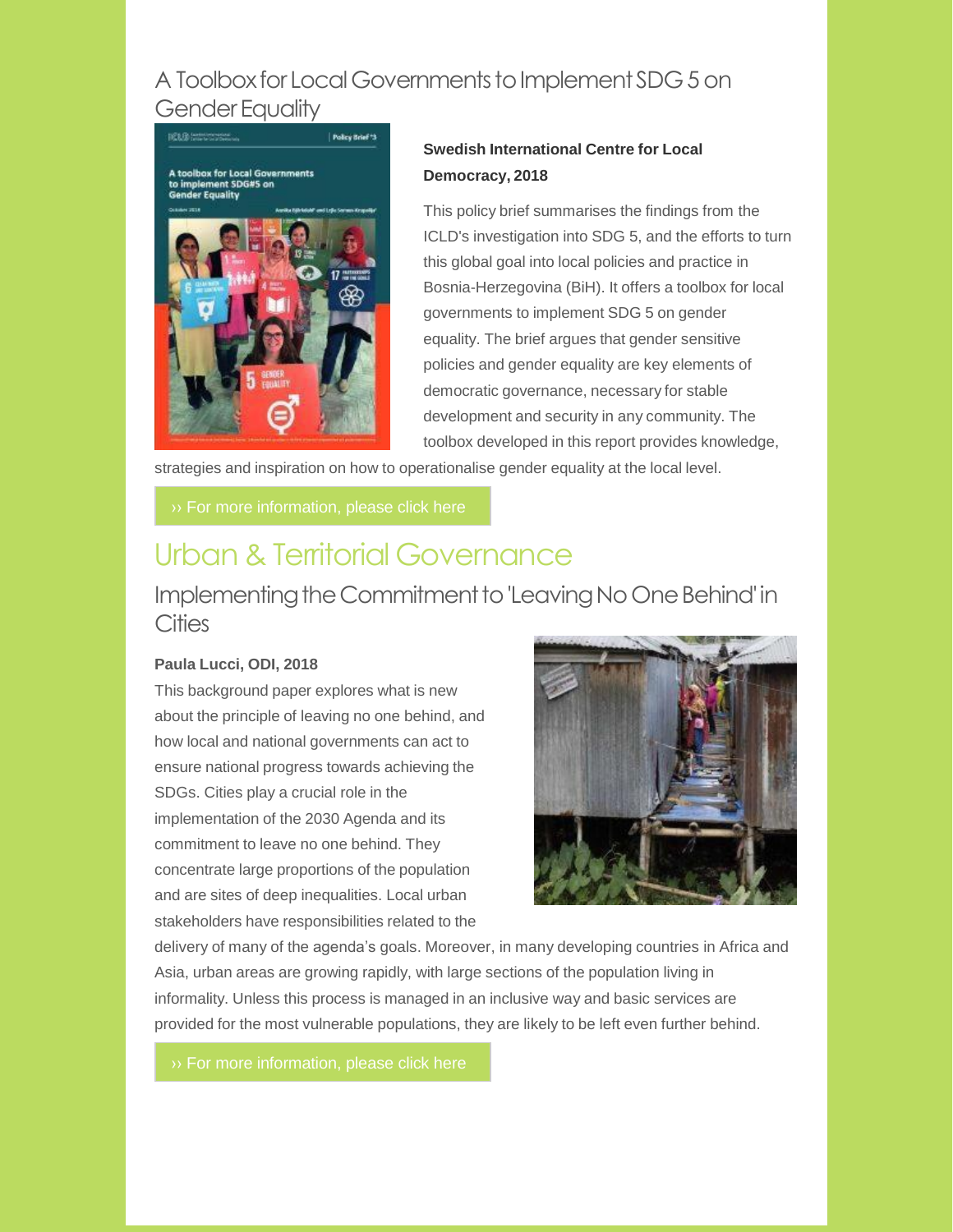## The Urban Dimension of Six Global Agreements: A Critical

Reflection<br>The Urban Dimension of Six Global greements: A Critical Reflection



### **International Institute for Environment and Development, 2018**

This brief explores how the global agreements relate to cities and reflects on the extent to which they provide a framework for action on sustainable urban development that can be brought into and implemented by governments at the national, local and regional level. It proposes potential ways to use the global frameworks to better

engage local actors to contribute to more inclusive, sustainable cities. It is part of the Cities Alliance Joint Work Programme for Cities in the Global Agendas.

## Cities for Sustainable Global Development

### **German Development Institute (DIE), 2018**

The World Cities Day 2018 took place in October and its theme was 'Building Sustainable and Resilient Cities'. This directly refers to the SDG 11. The column draws attention on the importance of cities by highlighting that cities are often affected by major challenges and simultaneously are part of the solution. Cities produce the majority of the world's economic output but are responsible for the majority of global greenhouse gas



emissions and global energy consumption. The question whether cities and municipalities be better partners for implementing sustainable global or urban development is addressed.

## Developing Urban Futures



### **Urban Age, 2018**

The newspaper for the 17th Urban Age Conference in Addis Ababa consists of different essays. The topics range from 'On hold with Jakarta' to 'Africa's Urban Transformation'. Challenges for cities worldwide and especially African cities are analysed. It shows that decentralisation without financing and local capacity is a major issue. Decentralisation needs a political will.